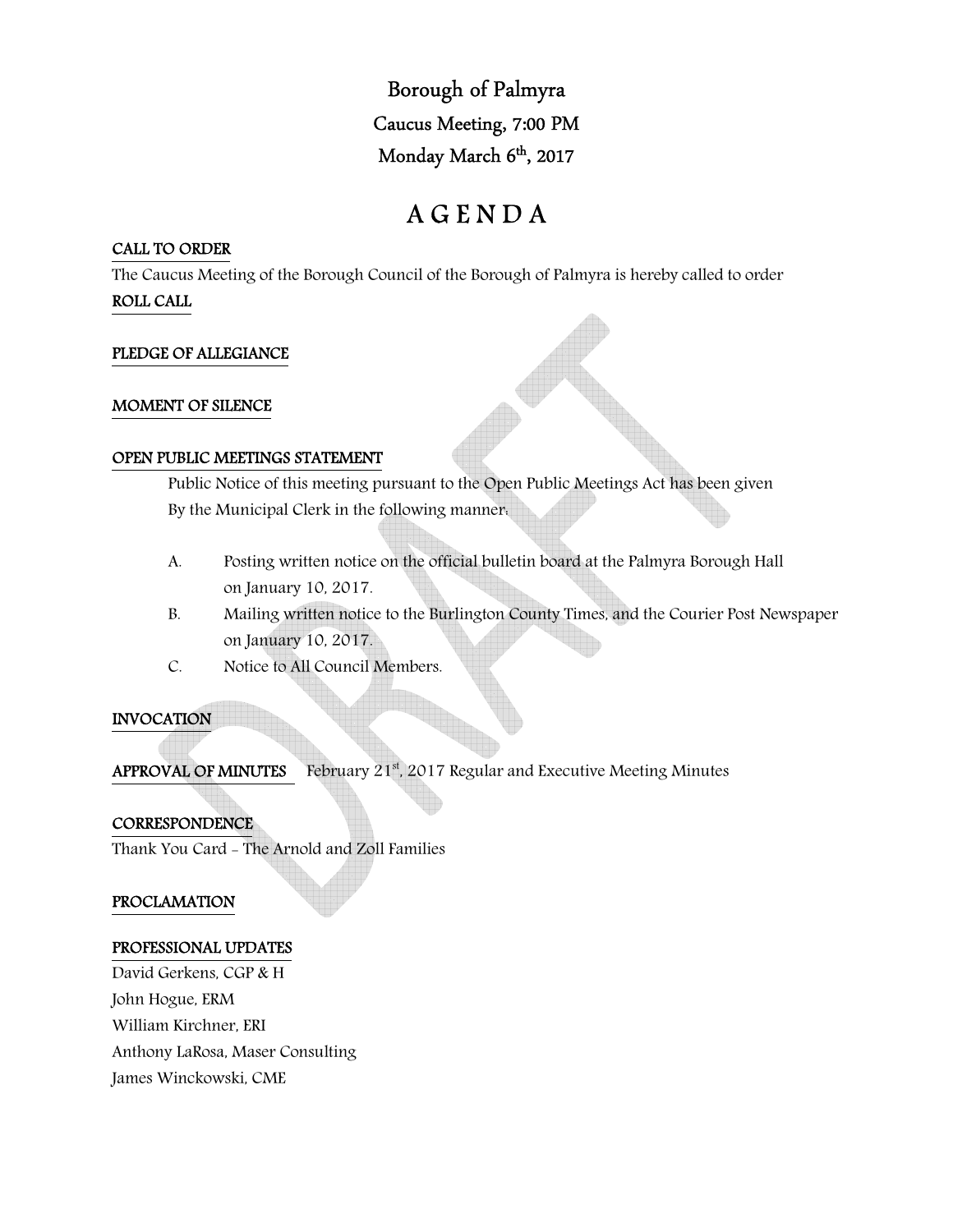#### PUBLIC PORTION

This public portion is for discussion on professional updates, resolutions and ordinances listed on the agenda. Please sign in and state your name and address for the record. Council will give all comments appropriate consideration. Each citizen will be allotted up to five (5) minutes to speak, in order to allow everyone an opportunity to ask questions and express their opinions or concerns. Please direct all comments to the Mayor. Each citizen may only speak once during each public portion.

#### COMMUNITY SPOTLIGHT

- Habitat for Humanity Home Dedication 320 W  $6<sup>th</sup>$  Street, Friday, March 17<sup>th</sup> at 11:00 am
- 30 Mayors/30 Developers Network Exchange, March  $15<sup>th</sup>$ , 2017 at Rowan College

#### DISCUSSION ITEMS

- Door Stickers/ No Soliciting Chief Pearlman
- Business travel advance/reimbursement policy
- Service credit for all full-time employment
- New Jersey Conference of Mayors
- Council Committee Appointments
- Tony's Barber Shop Mural
- Feasibility of adding second cell tower
- Public Works and Sewer Superintendent vacancy

#### ADMINISTRATOR'S REPORT

- Tri-Boro Vets Property (transfer to Habitat for Humanity)
- CERT Update Shared Service Agreement with Cinnaminson and Riverton
- JIF Elected Officials Seminar Wednesday, March  $29<sup>th</sup>$ ,2017
- Computer password policy
- Budget work session meeting March  $11<sup>th</sup>$ , 2017 at 8:00 am
- Fair Share Housing obligation/hearing
- JIF 2016 Safety Incentive Award Program \$1,975.00

#### COMMITTEE REPORTS

#### PUBLIC COMMENT

Please sign in and state your name and address for the record. Council will give all comments appropriate consideration. Each citizen will be allotted up to five (5) minutes to speak, in order to allow everyone an opportunity to ask questions and express their opinions or concerns. Please direct all comments to the Mayor. Each citizen may only speak once during each public portion.